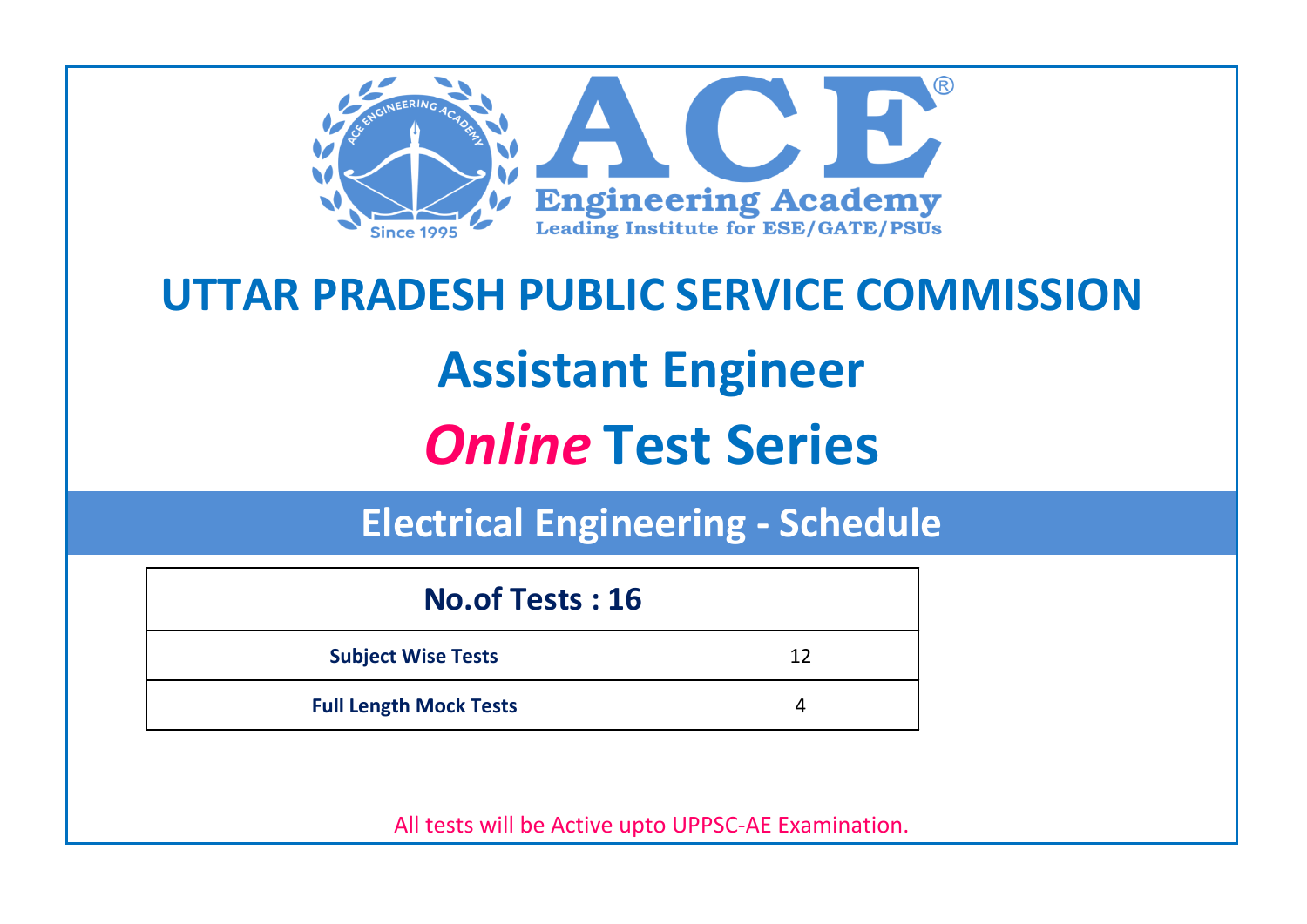# **Subject wise Tests**

### **(No.of Questions: 50, Max Marks: 150 and Time duration: 60 Minutes)**

| <b>Test No</b>        | <b>Name of the Subject</b>                                                                                                                                                                                                                                                                                                                                                                                                                                                                                                                                                                                                                                                                                                                                                                        | Date of<br><b>Activation</b> |
|-----------------------|---------------------------------------------------------------------------------------------------------------------------------------------------------------------------------------------------------------------------------------------------------------------------------------------------------------------------------------------------------------------------------------------------------------------------------------------------------------------------------------------------------------------------------------------------------------------------------------------------------------------------------------------------------------------------------------------------------------------------------------------------------------------------------------------------|------------------------------|
| Test-01<br>(Paper-I)  | <b>Networks and Systems + E.M. Theory:</b><br>Steady-state and Transient-state Analysis of systems, Thevenin's-, Norton's-, Superposition- and Maximum Power Transfer-theorems,<br>Driving point Transfer functions, Two-port networks, Laplace and Fourier transforms and their applications in Network analysis, Z-<br>transforms for discrete systems, R-L, R-C & L-C network synthesis.<br>Analysis of electrostatic and magnetostatic fields, Laplace, Poission and Maxwell equations, solution of boundary value problems,<br>electromagnetic wave propagation, ground and space waves, Propagation between Earth Station and Satellites.                                                                                                                                                   |                              |
| Test-02<br>(Paper-II) | <b>Power Electronics and Drives:</b><br>Semiconductor, power, diodes, transistors, thyristors, triacs, GTOs, MOSFETs and IGBTs static characteristics and principles of operation,<br>triggering circuits single phase and threephase controlled rectifiers-fully controlled and half controlled, smoothing and filters regulated<br>power supplies, DC-DC choppers and inverters, speed control circuits for DC and A.C. drives, Basics of electric drives: types, quadrant<br>operation, reversing and braking of electric motors, estimation of power ratings, traction motors.                                                                                                                                                                                                                |                              |
| Test-03<br>(Paper-I)  | <b>Control systems:</b><br>Mathematical modelling of dynamic linear continuous systems, Block diagrams and Signal flow graphs, time-response specifications,<br>steady-state error, Routh Hurwitz criterion, Nyquist techniques, Root Loci, Bode Plots, Polar Plot, and stability analysis, Lag-, Lead-, Lag-<br>Lead-compensation, state-space modelling, state transition matrix, controllability and observability                                                                                                                                                                                                                                                                                                                                                                             | 03-12-2021                   |
| Test-04<br>(Paper-II) | Digital Electronics + Microwaves and Communication systems + Analog Communication basics:<br>Boolean algebra, logic gates, combinational and sequencial logic circuits, multiplexers, muiltivibrators, sample and hold circuits, A/D and<br>D/A converters, basics of filter circuits and applications, active filters, semiconductor memories.<br>Electromagnetic wave in guided media, wave guide components, resonators, microwave tubes, microwave generators and amplifiers.<br>Modulation and demodulation, noise and bandwidth, transmitters and receivers, signal to noise ratio, digital communication basics,<br>sampling, quantizing, coding frequency- and time-domain multiplexing, sound and vision broadcast, antennas, transmission lines at<br>audio and ultra-high frequencies. | 04-12-2021                   |
| Test-05<br>(Paper-I)  | <b>Power System Analysis and Design:</b><br>[Line parameters and calculations, Performance of Transmission lines, Mechanical design of overhead lines and Insulators, Corona and<br>radio interference Parameters of single- and three-core Cables, Bus admittance matrix, Load flow equations and methods of solutions,<br>Fast-decoupled load flow, Balance- and Unbalanced-faults analysis, Power system stability, Power system transients and travailing<br>Waves, EHV Transmission, HVDC transmission, Concepts of FACTS, Voltage Control and Economic operation, Concepts of distributed<br>generation, solar and wind power, smart grid concepts.                                                                                                                                         | 05-12-2021                   |
| Test-06<br>(Paper-II) | <b>Induction and special Machines:</b><br>Three-phase Induction motors Rotating magnetic field, Torque-slip characterstics, Equivalent Circuit and determination of its<br>parameters, starters, speed control, Induction generators. Single phase Induction motors: Theory and phasor diagrams, characteristics,<br>starting and applications, repulsion motor, series motor: E.m.f. equation and phasor diagram and performance, servomotors, stepper<br>motors, reluctance motors, brushless DC motors (BLDC).                                                                                                                                                                                                                                                                                 |                              |
| Test-07<br>(Paper-I)  | Elements of Electrial Machines: General concepts of E.m.f., m.m.f., and torque in rotating machines, DC Machines: motor and<br>generator characteristics, equivalent circuits, commutation and amature reaction, starting and speed controls of motors; Synchronous<br>Machines: performance, regulation, Parallel operation of generators, motor starting, characteristics and applications, Transformers:<br>phasor-diagram and equivalent circuit, efficiency, and voltage regulation, auto-transformers, 3-phase transformers.                                                                                                                                                                                                                                                                |                              |
| Test-08<br>(Paper-II) | Power system protection and Switch gear:<br>Methods of Arc Extinction, Restriking voltages and recovery voltage, testing of circuit breakers, Protective relays, protective schemes for<br>power system equipment, surges in transmission lines and protection.                                                                                                                                                                                                                                                                                                                                                                                                                                                                                                                                   | 08-12-2021                   |
|                       | <b>Measurement + Elements of Electronics:</b><br>Basic methods of measurement, Precision and standards, error analysis, Bridges and Poteniometers; moving coil, Moving iron,                                                                                                                                                                                                                                                                                                                                                                                                                                                                                                                                                                                                                      |                              |

| Test-09<br>(Paper-I)  |                                                                                                                                                                                                                                                                                                                                                                                                                                                                                                                                                                                                                          | dynamometer and induction type instruments, measurement of voltage, current, power, energy, and power factor, Instrument<br>transformers, digital voltmeters and multimeters, phase-, time- and frequency measurement, Q-meters Oscilloscopes, Basics of sensors,<br>and data acquisition system, Instrumentation systems for pressure and temperature measurements.<br> Basics of semiconductor diodes, BJT, FET and their chracteristics, different types of transistors and FET amplifiers equivalent circuits and <br>frequency response, feedback oscillators, colpitts oscillator and Hartley Oscillator, Operational amplifiers-chracteristics and applications. | 09-12-2021       |
|-----------------------|--------------------------------------------------------------------------------------------------------------------------------------------------------------------------------------------------------------------------------------------------------------------------------------------------------------------------------------------------------------------------------------------------------------------------------------------------------------------------------------------------------------------------------------------------------------------------------------------------------------------------|-------------------------------------------------------------------------------------------------------------------------------------------------------------------------------------------------------------------------------------------------------------------------------------------------------------------------------------------------------------------------------------------------------------------------------------------------------------------------------------------------------------------------------------------------------------------------------------------------------------------------------------------------------------------------|------------------|
| Test-10<br>(Paper-II) | Numerical Methods + Electrical Engineering Materials + Elements of Microprocessors:<br>Solution of non liner algebraic equations, single and multisteps methods for solution of differential equations.<br>Crystal structure and defects, conducting, insulating and magneting Materials, super-conductors.<br>Data representation and representation of integer and floating point-numbers. Organization and programming of a microprocessor,<br>ROM and RAM memories CPU of a microcomputer, interfacing memory and I/O devices, Programmable peripheral and communication<br>interface.Application of microprocessors |                                                                                                                                                                                                                                                                                                                                                                                                                                                                                                                                                                                                                                                                         | $10 - 12 - 2021$ |
| Test-11<br>(Paper-I)  | <b>General Hindi</b>                                                                                                                                                                                                                                                                                                                                                                                                                                                                                                                                                                                                     | (No. of Questions: 25, Max Marks: 75 and Time duration: 30 Minutes)                                                                                                                                                                                                                                                                                                                                                                                                                                                                                                                                                                                                     | 11-12-2021       |
| Test-12<br>(Paper-II) | <b>General studies</b>                                                                                                                                                                                                                                                                                                                                                                                                                                                                                                                                                                                                   |                                                                                                                                                                                                                                                                                                                                                                                                                                                                                                                                                                                                                                                                         | 12-12-2021       |